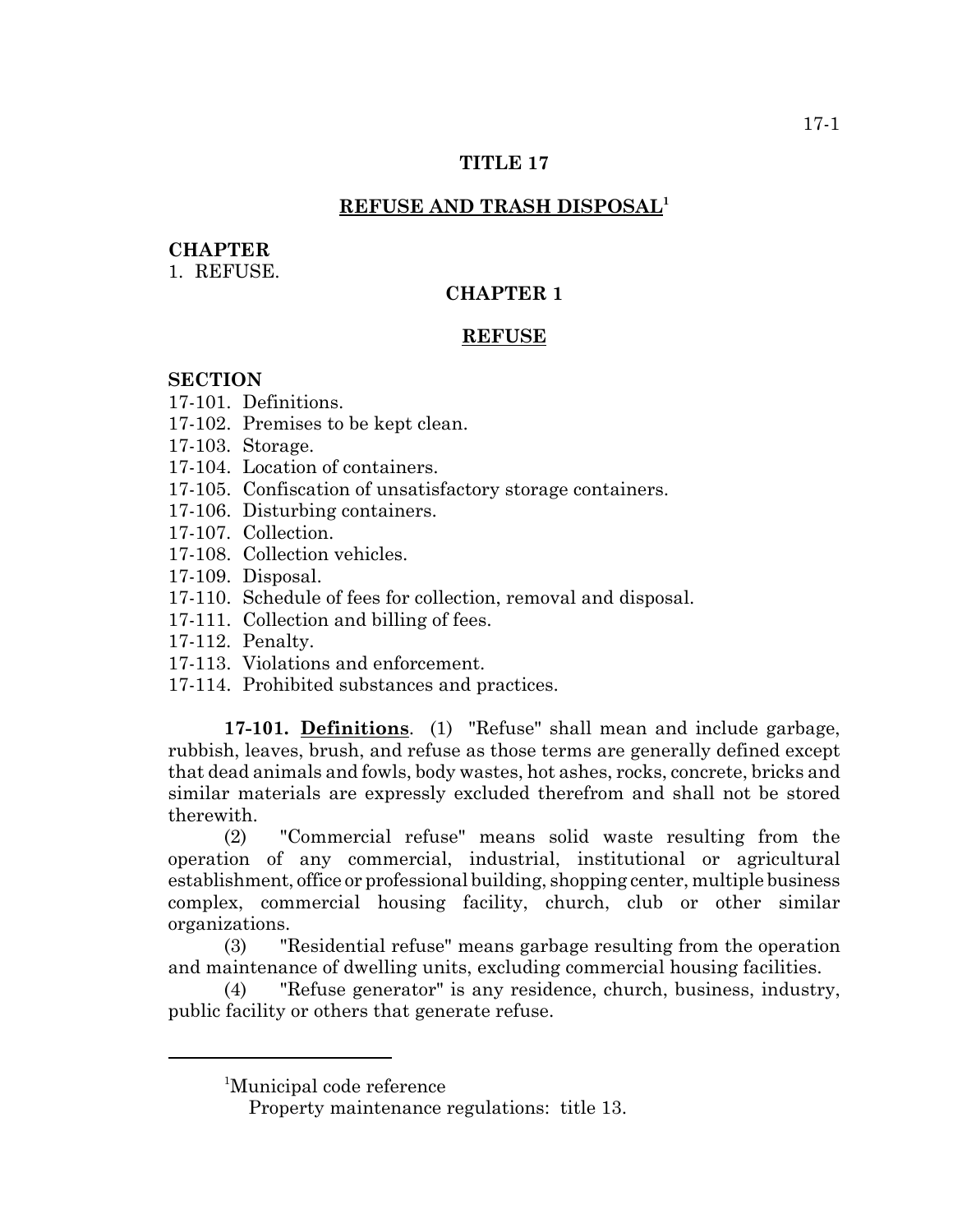(5) "Bulk container" is a dumpster container with a capacity of four to eight cubic yards that remains at the point of collection designated by the city. (Ord. #265, Dec. 1995)

**17-102. Premises to be kept clean**. All persons within the municipality are required to keep their premises in a clean and sanitary condition, free from accumulations of refuse except when stored as provided herein. (Ord. #265, Dec. 1995)

**17-103. Storage**. Each owner, occupant, or other responsible person using or occupying any building or other premises within the Town of Carthage where refuse accumulates or is likely to accumulate, shall provide and keep covered an adequate number of refuse containers. All trash must be in a closed bag and placed inside the designated container; and the refuse containers shall be strong, durable, and rodent and insect proof. They shall each have a capacity of not less than twenty (20) nor more than thirty-two (32) gallons. Furthermore, the combined weight of any refuse container and its contents shall not exceed thirty-five (35) pounds. No refuse shall be placed in a refuse container until such refuse has been drained of all free liquids. (Ord. #265, Dec. 1995, as amended by Ord. #379, Aug. 2011)

**17-104. Location of containers**. Residential refuse collection will be at the premises at a frequency of one (1) time per week. All refuse must be brought to the curb for pick-up, unless resident is unable to move refuse. A physician and/or competent medical professional's statement will be required as proof of this. In these cases, contractor shall provide rear yard pickup of refuse. (Ord. #265, Dec. 1995, as replaced by Ord. #379, Aug. 2011)

**17-105. Confiscation of unsatisfactory storage containers**. The official refuse collecting agency of the town is hereby authorized to confiscate or to remove unsatisfactory storage containers from the premises of residences and establishments, public and private, when at the discretion of the sanitation supervisor such containers are not suitable for the healthful and sanitary storage of refuse substances. Such unsatisfactory containers shall be removed and disposed of at a place and in a manner designated by the official collecting agency only after the owner or owners of such containers have been duly notified of such impending action. (Ord. #265, Dec. 1995)

**17-106. Disturbing containers**. No unauthorized person shall uncover, rifle, pilfer, dig into, turn over, or in any other manner disturb or use any refuse container belonging to another. This section shall not be construed to prohibit the use of public refuse containers for their intended purpose. (Ord. #265, Dec. 1995)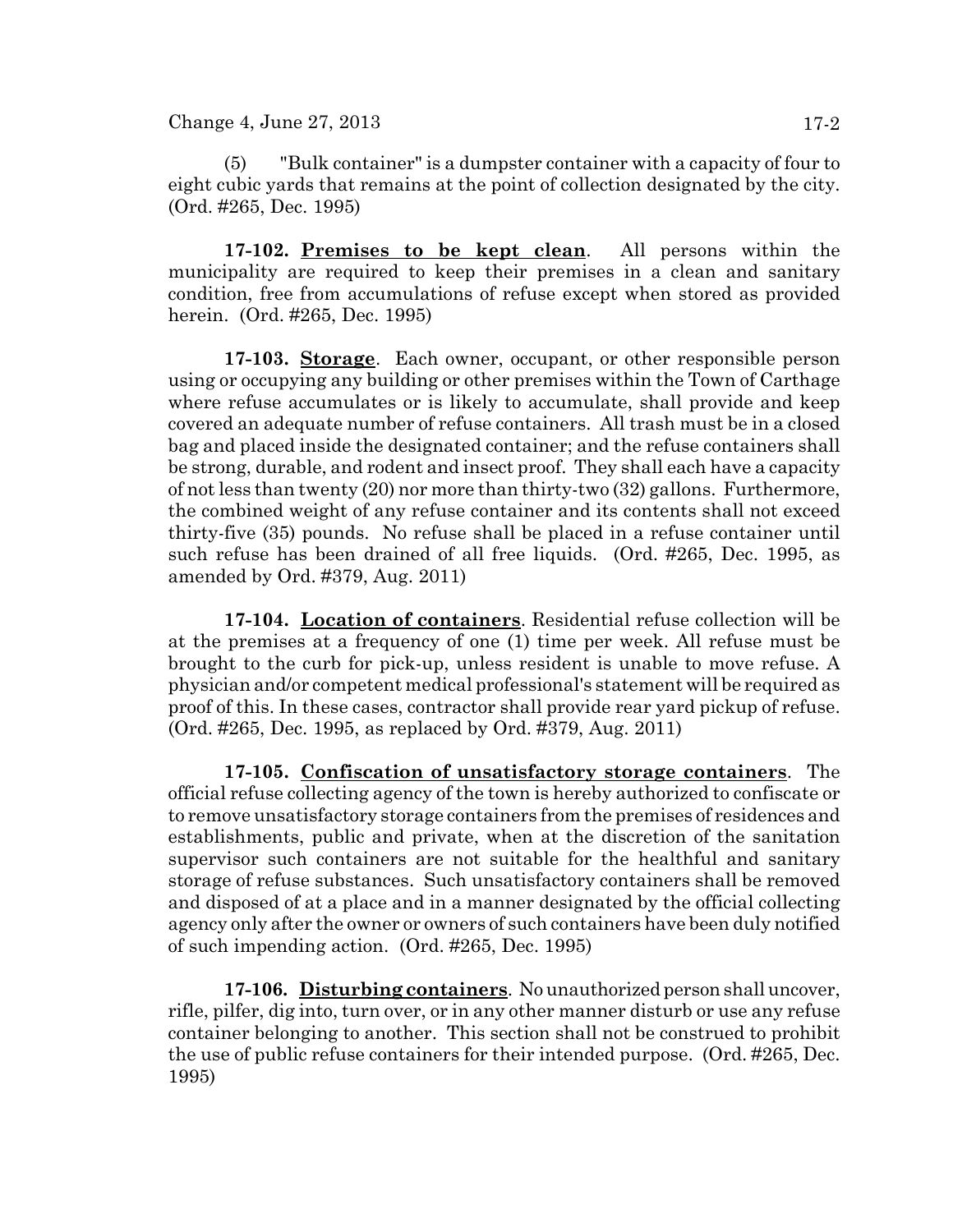**17-107. Collection**. All refuse accumulated within the corporate limits shall be collected, conveyed, and disposed of under the supervision of the sanitation supervisor as the town council shall designate. Collections shall be made regularly in accordance with an announced schedule. (Ord. #265, Dec. 1995)

**17-108. Collection vehicles**. The collection of refuse shall be by means of vehicles with beds constructed of impervious materials which are easily cleanable and so constructed that there will be no leakage of liquids draining from the refuse onto the streets and alleys. Furthermore, all refuse collection vehicles shall utilize closed beds or such coverings as will effectively prevent the scattering of refuse over the streets or alleys. (Ord. #265, Dec. 1995)

**17-109. Disposal**. The disposal of refuse in any quantity by any person in any place, public or private, other than at the sites designated for refuse disposal by the town council is expressly prohibited. (Ord. #265, Dec. 1995)

**17-110. Schedule of fees for collection, removal and disposal**. The town council shall establish, by resolution, a schedule of fees for collection, removal and disposal of all refuse for residential and commercial establishments. A copy of the schedule shall be kept in the city recorder's office for public inspection. (Ord. #265, Dec. 1995)

**17-111. Collection and billing of fees**. Cost of collection services of garbage and refuse shall be defrayed by each person, business, or firm, etc. who is using town garbage service or having access to such service, paying a sum to be established by a resolution of the town council. The fee for collection, removal and disposal of refuse by the town shall be included as a separate item on the water bill. The accounts shall be paid at the same time water bills are paid. The fee may be waived at the discretion of the council for such businesses that employs a private refuse hauling service that complies with §§ 17-106, 17- 107, 17-108, and 17-113 of this chapter. The fee for collection will become delinquent after the service has been rendered and fees are not paid in full at the time water bills are due. (Ord. #265, Dec. 1995)

**17-112. Penalty**. The fee for the collection, removal and disposal of refuse shall be paid monthly at the same time water bills are paid. A 20% penalty will be applied to delinquent bills, and shall remain in effect until fees are paid in full. (Ord. #265, Dec. 1995)

**17-113. Violations and enforcement**. Any person violating any of the provisions of this chapter shall be served by the town with written notice stating the nature of the violation and providing a 7 days' time limit for the satisfactory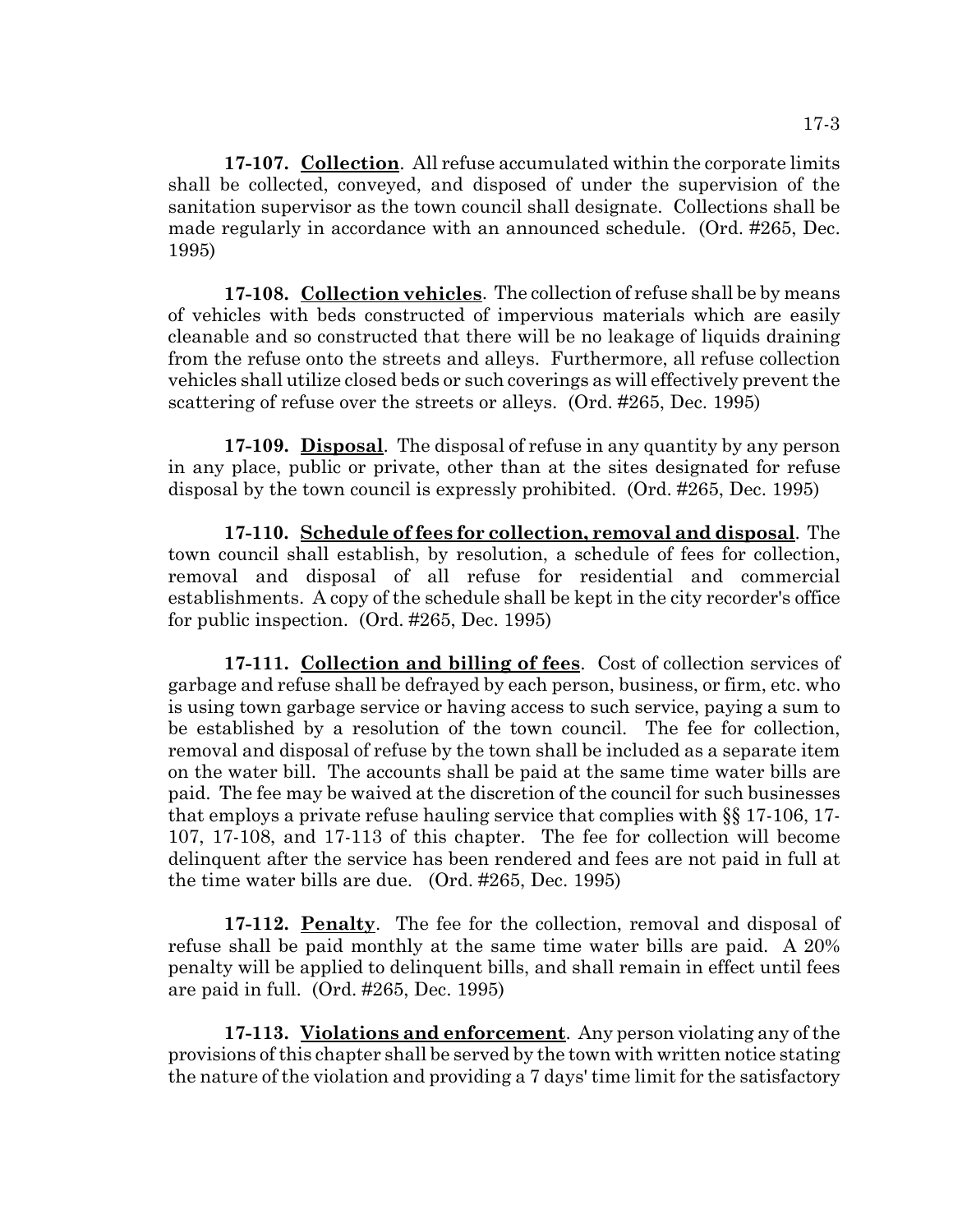correction thereof. The offender shall within the period of time stated in such notice permanently cease and correct all violations. (Ord. #265, Dec. 1995)

**17-114. Prohibited substances and practices**. (1) The following substances are hereby prohibited from being deposited with solid wastes collected by the town:

(a) Flammable liquids, solids or gases, such as gasoline, benzine, alcohol or other similar substances;

(b) Any material that could be hazardous or injurious to town employees or which could cause damage to town equipment and/or facilities;

(c) Hazardous waste as defined in Tennessee Code Annotated, § 68-212-104(7) and household hazardous waste as defined in Tennessee Code Annotated, § 68-211-802(7);

(d) Construction waste consisting of materials from construction, demolition, remodeling, construction-site preparation, including but not limited to rocks, bricks, dirt, debris, fill, plaster, guttering, and all types of scrap materials;

(e) Human or animal excrement;

(f) Hot materials such as ashes, cinders, etc.;

(g) Infectious wastes including, but not limited to, those classified by the following:

(i) Isolation wastes. Wastes contaminated by patients who are isolated due to communicable disease as provided in the U.S. Center for Disease Control Guidelines for Isolation Precautions in Hospitals (July 1983).

(ii) Cultures and stocks in infectious agents and associated biological cultures and stocks of infectious agents, including specimen cultures from medical and pathological laboratories, cultures and stocks of infectious agents, from research and industrial laboratories, waste from the production of biological, discarded mice and attenuated vaccines.

(iii) Laboratory waste which has come into contact with cultures and stocks of etiologic agents or blood specimens. Such wastes includes, but is not limited to, culture dishes, blood specimen tubes, devices used to transfer, inoculate and mix cultures, paper and cloth which has come into contact with cultures and stock of etiologic agents.

(iv) Human blood and blood products. Waste human blood and blood products such as serum, plasma, and other blood components.

(v) Pathological wastes. Pathological wastes, such as tissues, organs, body parts, and body fluids that are removed during surgery and autopsy.